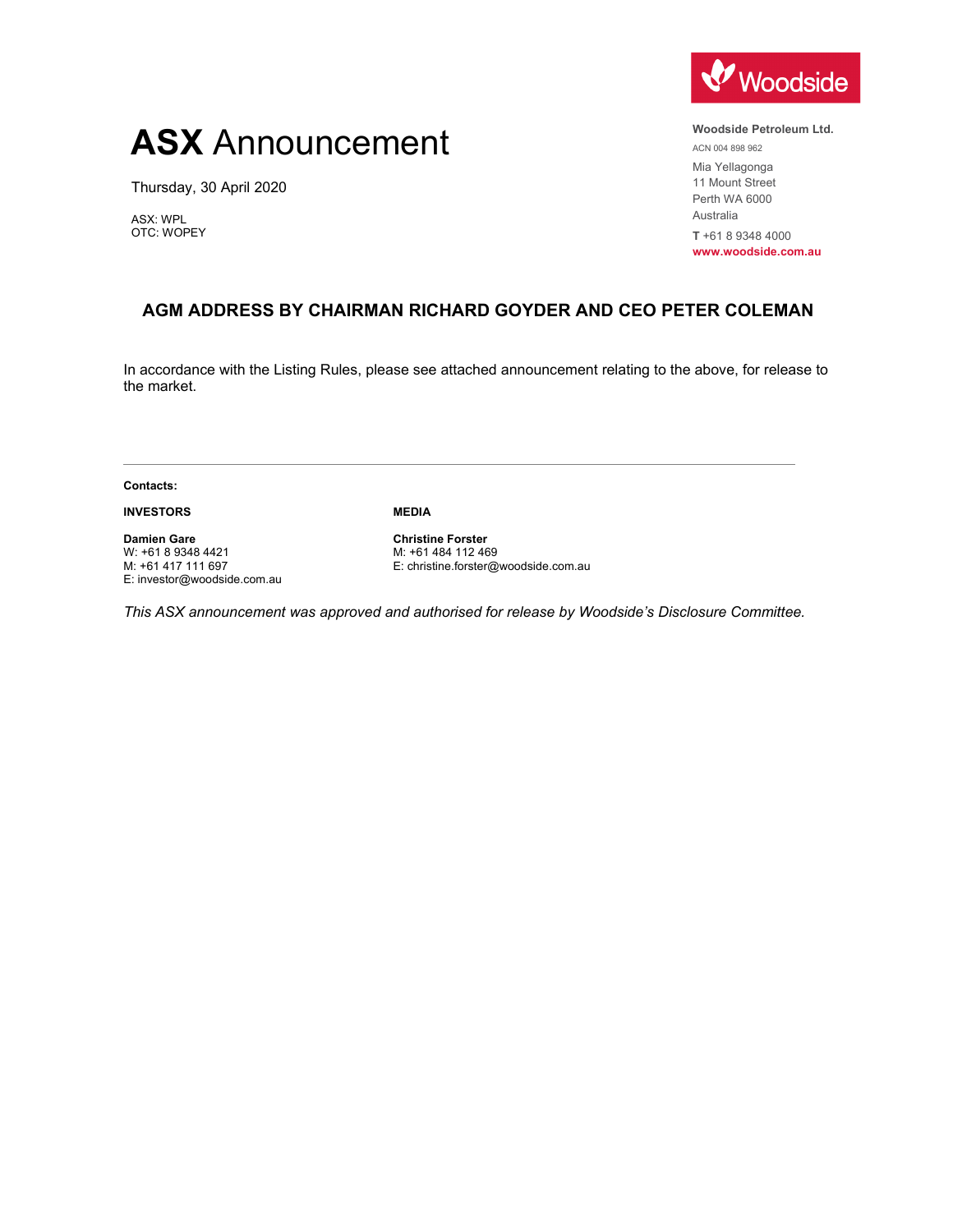

**Woodside Petroleum Ltd.**

**2020 Annual General Meeting Thursday, 30 April 2020** 

## Chairman Richard Goyder

Good afternoon. My name is Richard Goyder and, as Woodside's Chairman, I would like to welcome you to the 2020 Annual General Meeting.

I'm speaking to you from Perth and would like to begin by acknowledging the traditional owners of this land, the Whadjuk Noongar people, and paying my respect to their Elders past, present and emerging.

This AGM is unlike any that we have ever held before. We have adapted our procedures in light of the COVID-19 pandemic to practice social distancing and play our part in slowing the spread of the virus.

This meeting is being held with the assistance of video and teleconferencing technologies that will allow shareholders to submit questions during the meeting.

I thank all of you for logging on and tuning in. I'm sorry that we do not have the opportunity to mix and engage this year, but I'm sure you understand how vitally important it is that we all change our behaviours for a while.

We'll talk today about the changes we have implemented as a company as we've worked to protect the health of our staff and community, whether in Karratha, Perth or our international offices. Safety is at the core of our company's culture and we responded quickly to the threat posed by COVID-19.

Despite the restrictions on gatherings, we wanted to keep this appointment with shareholders.

The AGM is an incredibly important occasion in our company's calendar and one that the Board looks forward to every year, as it gives us a chance to hear directly from our shareholders and respond to your questions.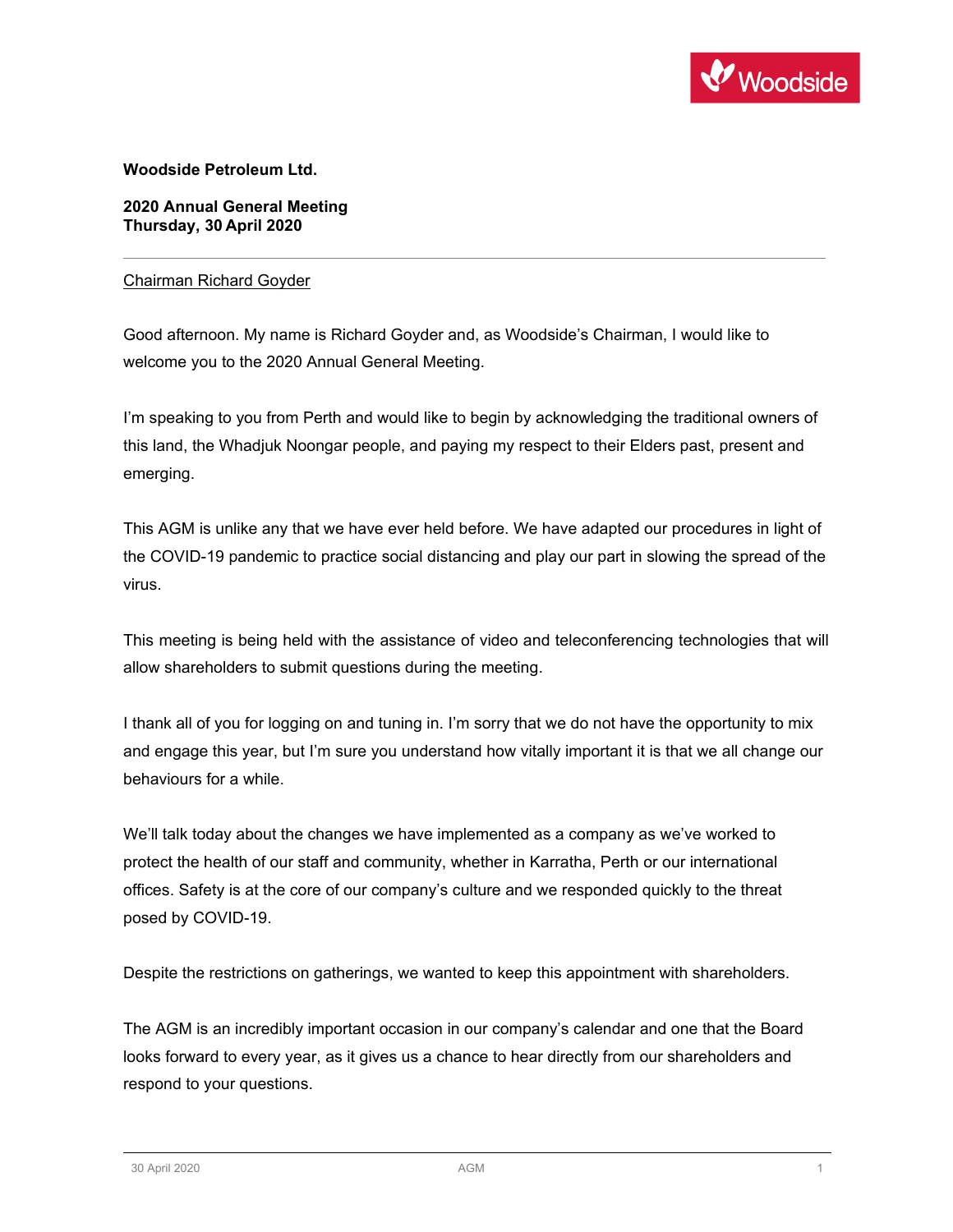CEO Peter Coleman and I are here in Perth, along with Company Secretary Warren Baillie and Chief Financial Officer Sherry Duhe, appropriately socially distanced.

Our directors are unable to travel to be here, but they are joining us via the webcast. Welcome to Larry Archibald, Frank Cooper, Swee Chen Goh, Chris Haynes, Ian Macfarlane, Ann Pickard, Sarah Ryan and Gene Tilbrook.

We'll hear messages shortly from Ian Macfarlane and Larry Archibald, who are seeking re-election and from Swee Chen Goh, who joined the Board in January and is seeking election.

Present on the call is Trevor Hammond, representing our auditor Ernst and Young.

I confirm that a quorum is present – by virtue of the proxies I hold as Chair – and I now formally declare the meeting open.

Just a reminder that as Woodside reports its results in US dollars, any reference to dollars this afternoon will be in US currency unless stated otherwise.

As notified to the ASX, all resolutions today will be decided on a poll, based on proxies that were submitted before the meeting.

Lisa Ahwan from the company's share registry Computershare has agreed to act as Returning Officer for the poll. The poll will be scrutinised by representatives from Ernst & Young, the company's auditors.

I now declare the poll open, and I will now vote all directed proxies in accordance with the directions provided by shareholders.

As advised in the notice of meeting, I will also vote all available undirected proxies:

IN FAVOUR of items 2(a) to 3 inclusive And AGAINST item 4(a), which was requisitioned by a group of shareholders

I have been informed that resolution 4(a) will not be passed by the 75% majority required for a special resolution.

Accordingly, it is not necessary to vote on resolutions 4(b), (c) and (d).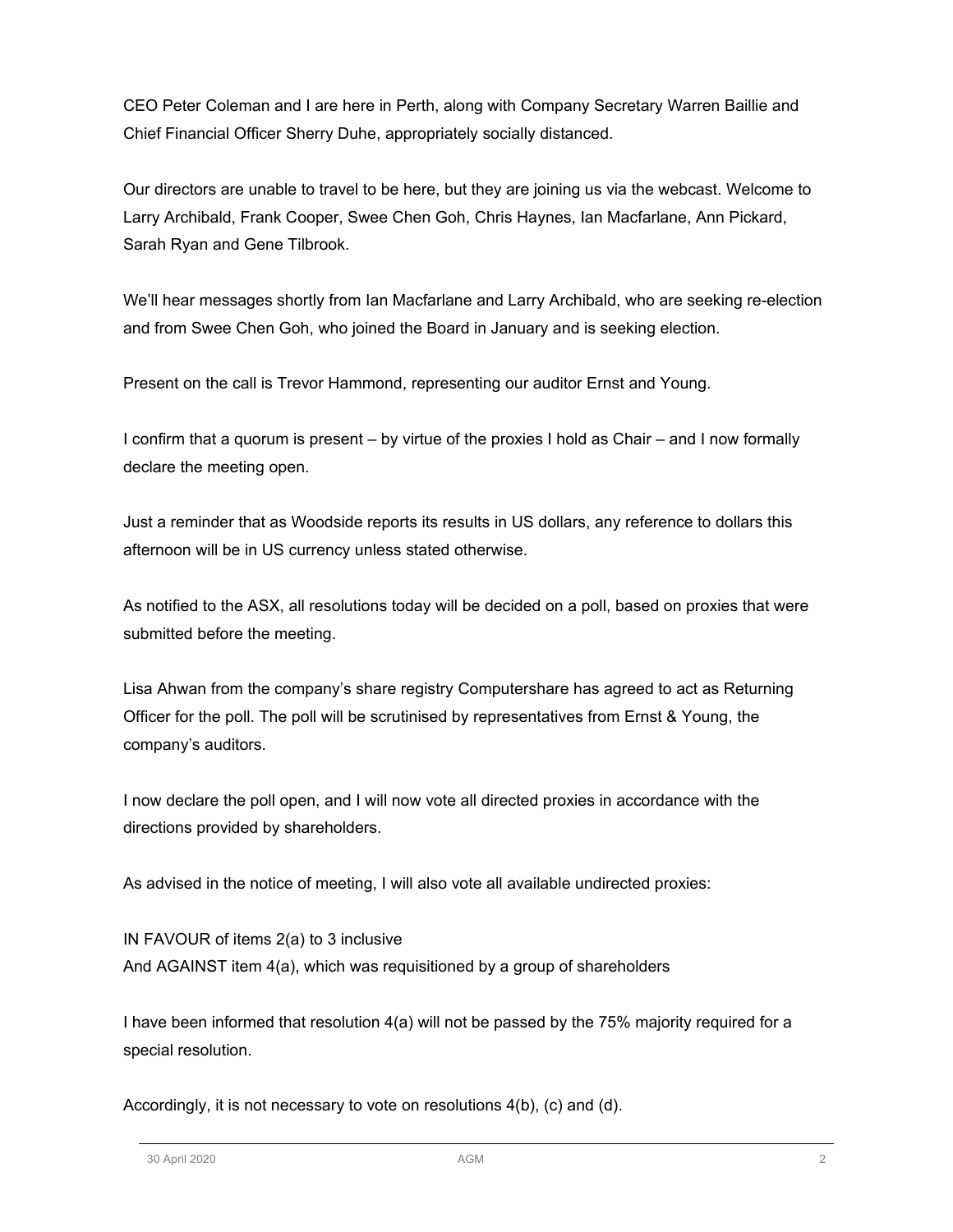However, questions in relation to those items will be allowed in the Q&A for resolution 4(a) and we will then display on the screen proxy and direct votes that were received before the meeting on these resolutions.

I now declare the poll closed. The formal results of the poll will be notified to the ASX after the meeting, and will be posted on the Woodside website, and I will display the voting outcome for each item of business after the online Q&A about that item.

I would now like to outline the procedures for questions at this meeting.

As this is a shareholders' meeting, only shareholders, their attorneys, proxies and authorised representatives are entitled to ask questions. Questions can be submitted via the Questions icon on your screens.

Thank you to those who have already submitted questions in advance. If you have a question prepared today, please submit it now so that we can answer as many questions as possible when I come to the relevant agenda item. I ask you to please limit yourself to no more than two questions.

All questions should be addressed to me as the Chair. Please start your question with the resolution number to which it relates and provide your affiliation if you are not here today in your personal capacity.

I expect there are a lot of different issues to be discussed today. We want to hear from as many shareholders as possible, so I ask that you keep questions brief and avoid repeating issues that have already been covered.

Let me start by talking about our company's performance in 2019 and how the work we have been doing in preparation for a growth phase sets us up for the challenges we are now facing.

As you know, in 2019, we achieved an underlying net profit after tax of \$1.063 billion and reported NPAT of \$343 million, reflecting the impairment of the Kitimat LNG asset.

Importantly, we generated operating cashflow of \$3.3 billion, indicating the underlying strength of our base business.

We continued to deliver value for shareholders, with a final dividend of 55 US cents per share, representing a payout ratio of 80% of underlying profit. Our annual dividend was 91 US cents per share.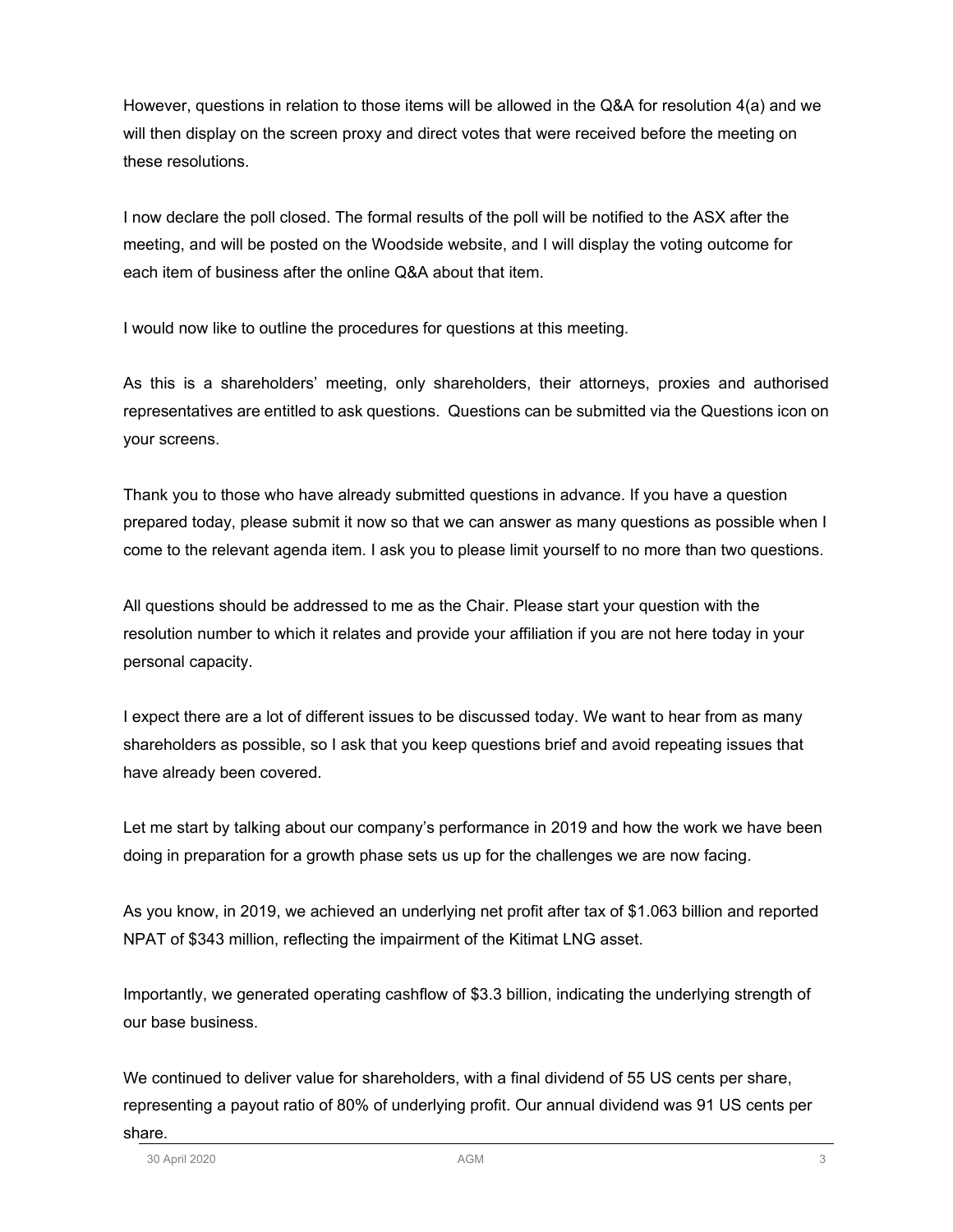Our disciplined approach to capital management has positioned us well to respond to the extraordinary circumstances that have unfolded around the world in recent months.

A paradox of this pandemic is that it shows just how connected we all are, even as it forces us physically apart. The challenges are much bigger than any individual – and we need to face them together.

We know many people are doing it tough. I want to assure you that we are acting to protect your company for the long-term and we are also doing our bit for the community.

To protect our business, we rapidly adopted an operating model that minimises contagion risk and ensures we can continue to provide the natural gas that is crucial to Western Australia's energy supply and to our customers globally.

As I've said already, safety is of paramount importance to us. In fact, last year we recorded our best-ever personal safety outcome, which was a credit to our staff and contractors.

Faced with the challenges of COVID-19, the response from our people has been fantastic. They have adapted to changed rosters and ways of working, whether at our facilities in Karratha or our corporate headquarters here in Perth, where most of our staff have spent time working from home.

Woodside does a lot of preparation for crisis response and although a pandemic of this scale is not something the company had drilled for, we had the right processes and people in place to respond and manage impacts on our business and our community.

We've set up a \$A10 million community fund, which is already providing support to LifeLine WA, FoodBank WA, Orange Sky and The Salvation Army in Karratha. These community groups play an important role even at the best of times – and at times like these, their role becomes even more crucial. This targeted support is in addition to our existing commitments in the community.

There have been difficult decisions for everyone along the way but by working together, we are trying to get the best outcomes for all our stakeholders.

We have expedited payment terms for small, local and indigenous businesses, bringing forward millions of dollars in payments.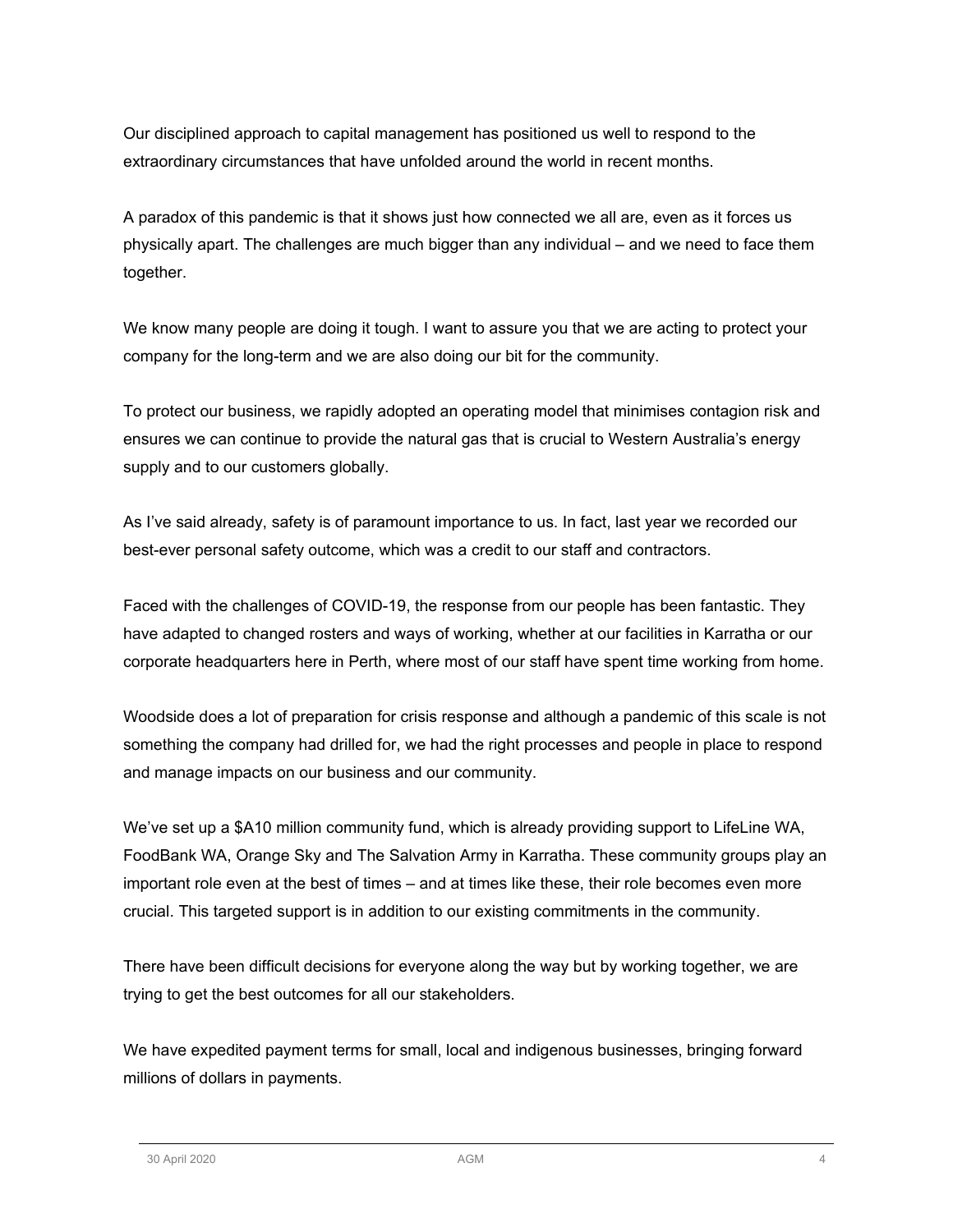We are also working closely with our contractors to mitigate impacts on their businesses and their employees. We've had positive feedback from contractors - like NEMMS JV (an indigenous contractor in Karratha) and Matera Electrical - that this close engagement is helping them get through this difficult time.

We recognise that our business relies on so many others in the community, who in turn are reliant on us. We are doing what we can to protect not only our business, but also our community.

We are able to take these steps because we entered this period of uncertainty with a strong balance sheet.

But the challenges are significant and all the more pressing for our industry because we are facing simultaneous supply and demand shocks from COVID-19 and oversupply of crude oil and LNG influenced by geopolitical forces beyond our control.

Woodside has prudently managed those things that are within our control to identify a pathway through these challenges.

For the past two years we have been preparing our balance sheet for a growth phase of higher capital expenditure. Now we have been able to adapt our plans to these new circumstances, delaying major growth projects in Western Australia and halving our forecast expenditure for this year.

I've said before that the number one rule in business is: never run out of cash and make sure your balance sheet is strong. On those measures, Woodside is in good shape.

Of course, under more normal circumstances, we would have liked to have spent this meeting updating you on the progress on our proposed Burrup Hub projects and the momentum building to final investment decisions.

But it is, in fact, fortunate that we have not yet sanctioned those projects. This gives us flexibility. We have delayed until 2021 a target final investment decision on developing the Scarborough gas field and expanding the Pluto LNG facility.

We have also deferred a decision on developing the Browse resource.

Delaying these projects was the right decision, but when the timing is right, we will be ready to proceed.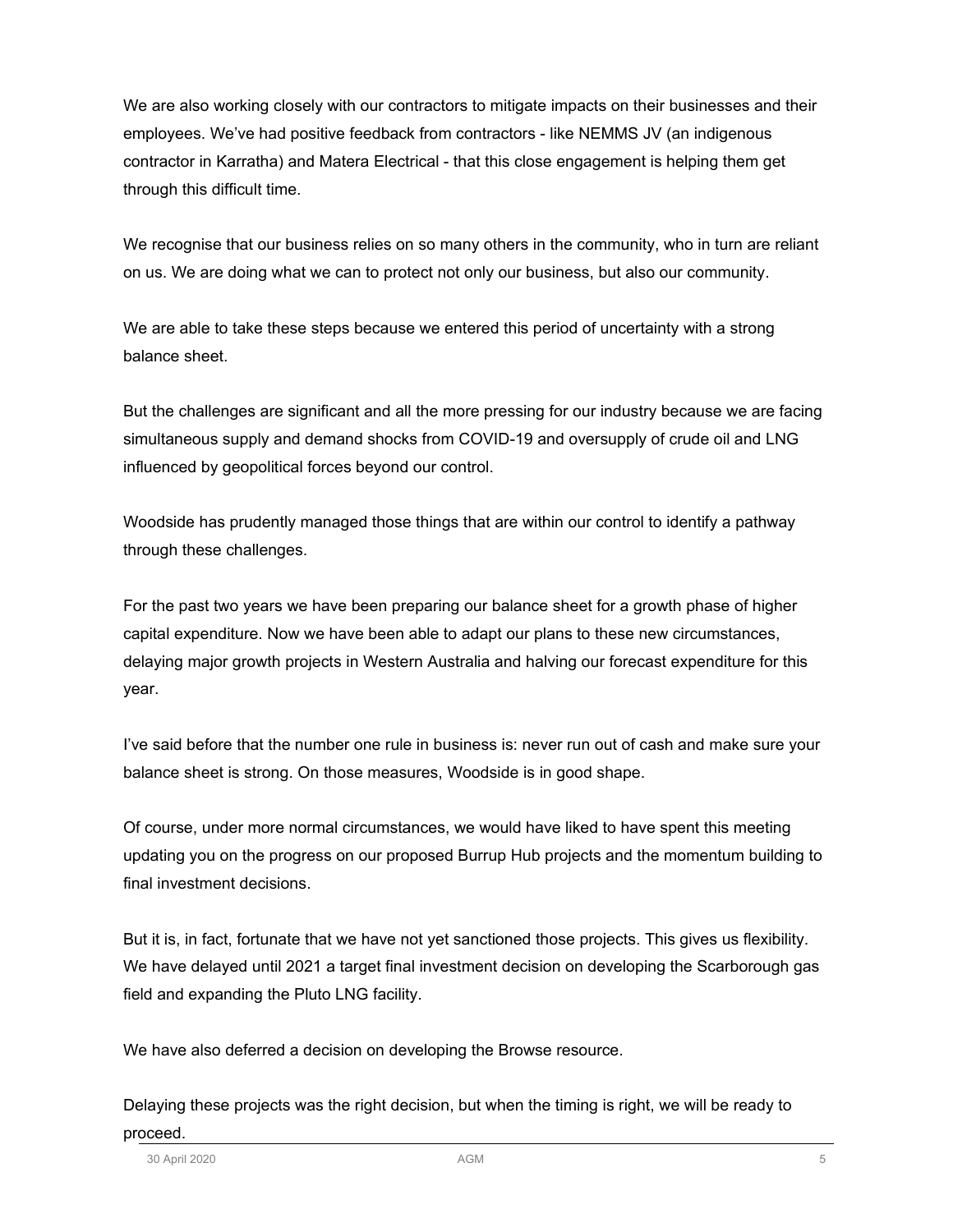The economy will certainly be in dire need of projects that involve investment and jobs and the world will need the reliable and cleaner energy offered by natural gas.

Over the past year, I've met with all of our large shareholders. I would like to thank each of them for the open and transparent way we have been able to conduct our conversations.

Many of those conversations have begun with discussion about climate change and our role in responding to it.

This is not just an issue for companies but also for all of our big investors.

That's certainly not going away as an issue. The fact that global emissions growth is likely to slow this year due to the severe economic downturn is not in any way an excuse for inaction.

This is still a major challenge for the world.

Our industry has a big role to play.

We produce an energy source, natural gas, that can displace higher emissions fuels and get the world's energy mix shifting in the right direction.

Woodside supports the goal, implicit in the Paris Agreement, of net zero emissions globally by 2050.

And as a company, we are working on our own role in delivering that as we aspire for Woodside to achieve net zero direct emissions within that timeframe.

That involves changes in the design and operation of our facilities as well as investment in carbon offsets and new energy opportunities.

We are also working within industry associations to support action on climate change.

I want to thank Peter Coleman, his executive team and every Woodsider for their efforts in the past year and, in particular, in recent months.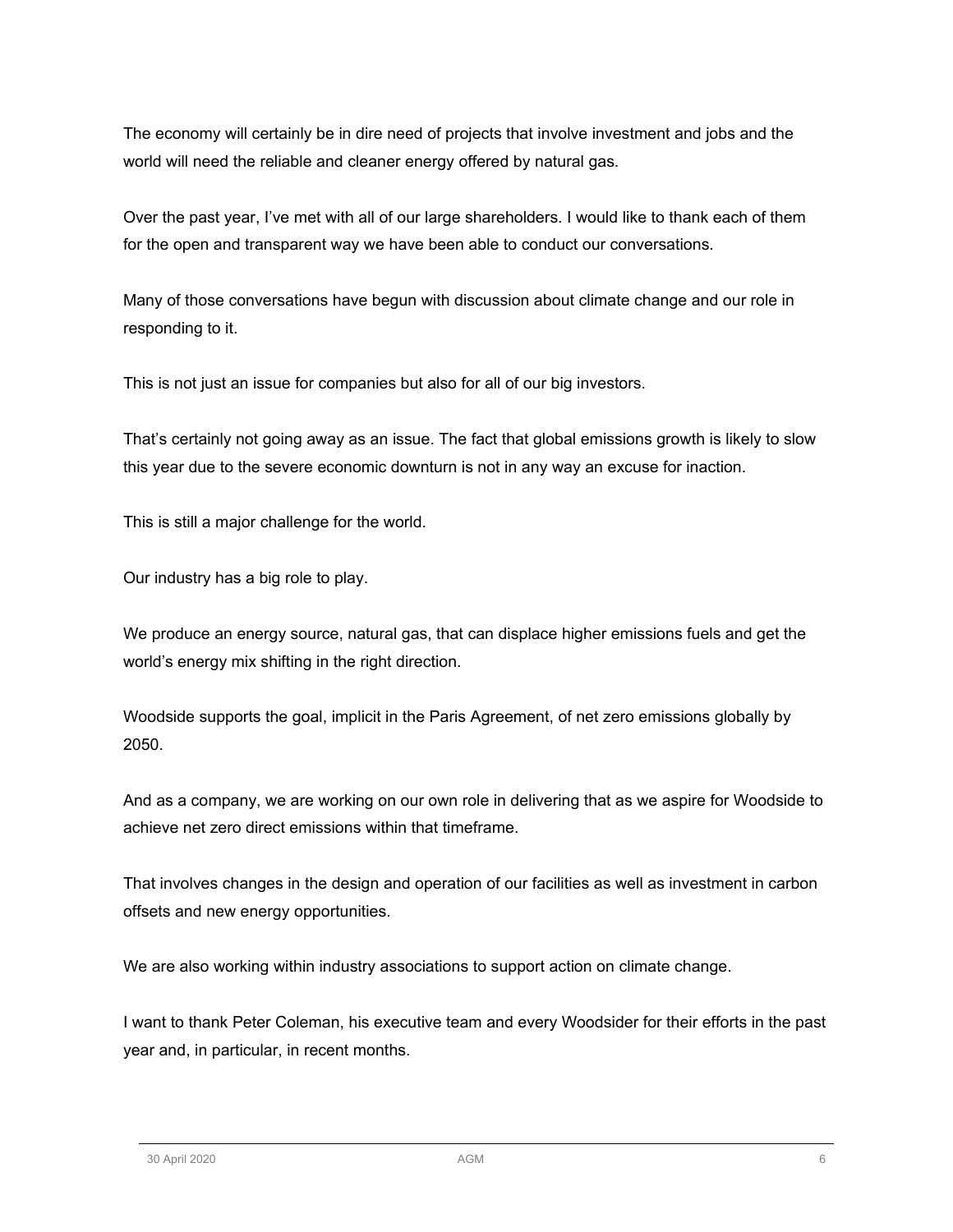And I want to talk briefly about remuneration. We have worked very hard in recent years to ensure our executive remuneration is aligned closely with shareholder interests and designed to support the delivery of superior shareholder returns over the long term.

We have also increased disclosure of executive remuneration, in recognition of shareholders' interest in this subject.

In the past year, the Board exercised its discretion to make significant reductions in executive awards.

I believe we have got the balance right, preserving the ability of Woodside to attract and retain globally competitive talent who can deliver long-term value, while ensuring executive pay is closely linked to shareholders' interests. The Board will consider feedback from shareholders as we look to enhance the Executive Incentive Scheme going forward.

In business, it is important to have a strategy that guides you but be prepared to change your path when circumstances require it. As you know, Woodside has mapped out a clear growth strategy and we were preparing this year to take the next steps on that journey.

Peter and the team have responded with remarkable agility to these recent challenges.

Indeed, the Australian people have been terrific in their response to this pandemic. Unfortunately, the economic consequences will be significant and we need to navigate a safe pathway to rebuild our economy as soon as we can. While there will be risks, there are significant risks in not opening up.

None of us wanted to be tested in this way, but your company is resilient and has been able to navigate a path through this global uncertainty, guided by its unswerving commitment to disciplined financial management and a culture of health and safety.

Now I'll hand over to CEO Peter Coleman to provide more detail about our achievements in the past year and how we are managing the challenges we now face.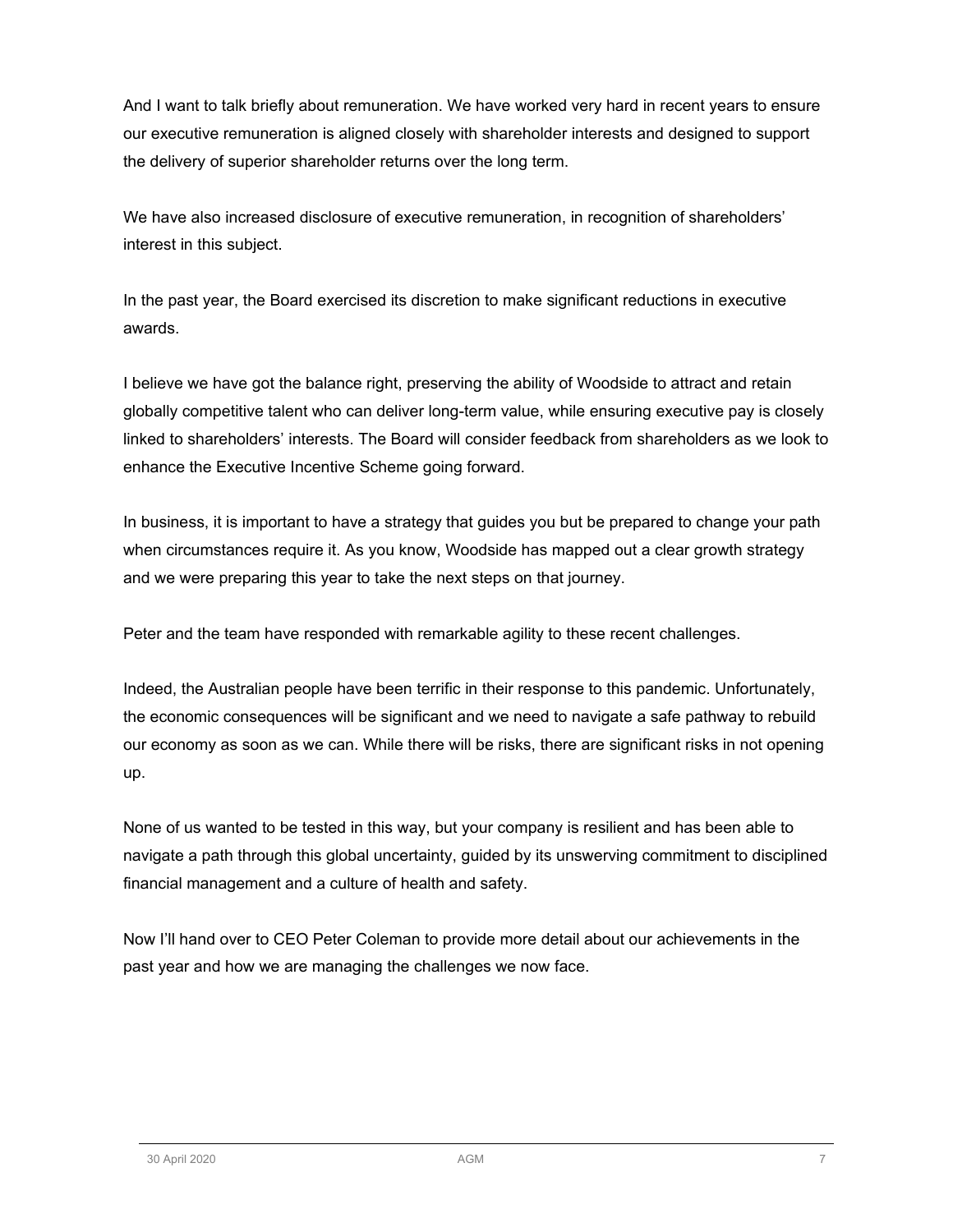## Peter Coleman CEO and Managing Director

Thank you, Richard. And thank you to all of those who are joining us on the webcast.

As Richard already mentioned, it was crucial that we keep this appointment to talk with you. I know that now more than ever our shareholders want to hear how we see things playing out in the months ahead.

These are very dynamic times, but we are through the initial shock of the COVID-19 crisis. At Woodside, we have put in place the necessary arrangements to ensure we can continue operating for some time in these unprecedented circumstances.

Those arrangements are designed to protect the health of our people, the strength of our finances and the continuity of our operations. We have taken the difficult but prudent decisions that were needed, delaying our proposed projects and non-essential activities, contributing to a halving of forecast spending this year, to approximately \$2.4 billion.

We've emerged from that immediate crisis response phase in as good a shape as possible, with our strong investment grade credit rating reaffirmed by both S&P and Moody's.

The maintenance of a robust credit rating maximises our options for the future and supports prudent risk management.

Of course, our industry is confronted not just by the challenge of the COVID-19 pandemic and the associated reduction in demand, but also by the supply shock after the collapse of the deal between OPEC and Russia led to Saudi Arabia flooding the market with oil.

The agreement earlier this month between OPEC, Russia and other producing countries will help reduce the extent of the oversupply but the demand destruction we are seeing is so significant that low oil prices are likely to persist this year and possibly into next.

To be frank, this extraordinary confluence of events is the worst situation I've seen for our industry in the 36 years I've been in this game.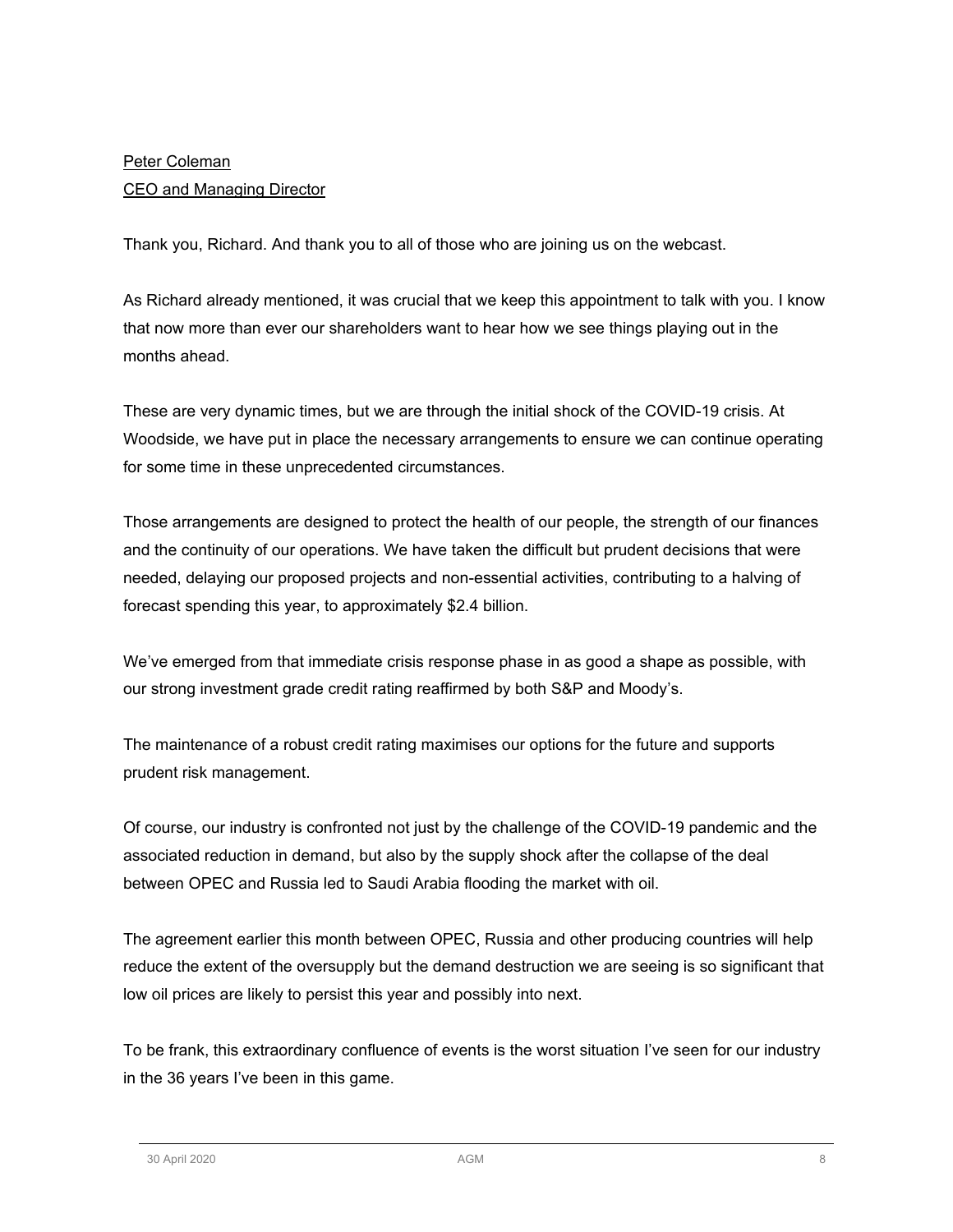Now, why would I be saying this to our shareholders? Well, two reasons: first, our shareholders are smart people and you can see for yourself that our industry faces big challenges. And second, when an industry goes through extreme circumstances like this, it does throw up opportunities for those that have the balance sheet strength to pursue them.

I can assure you that Woodside entered this period of significant uncertainty with one of the stronger balance sheets in our industry and world-class, low-cost producing assets.

At the end of March, we had over \$4 billion cash on hand, over \$7 billion of liquidity and gearing at the low end of our target range.

We are in this position because of our disciplined approach.

We have taken on board learnings from Woodside's activities over the past ten years to inform our approach to managing risk on our balance sheet, the execution of our projects and our M&A activities.

Our balance sheet strength and rigorous investment analysis ensure we can preserve value for our investors through uncertain circumstances, which can challenge the outlook for the timing and value of the sale of assets, the price of oil and LNG and the timing of major capital commitments in our portfolio.

In the past year, we have stress-tested our balance sheet against a number of scenarios, including two years of oil prices at \$35 with ongoing oil prices beyond that of \$50 flat real, to ensure the robustness of our investment strategy. Of course, any investment decision would depend on further analysis of a range of factors, including a view of likely oil price into the future.

We also test our investment strategy under various climate scenarios and incorporate a cost of carbon of at least \$US40 a tonne, notwithstanding the fact that there's not a carbon tax in Australia.

Our dividend policy is designed to recognise the uncertainty in our revenue streams due to the cyclical nature of the commodity business and the profit derived from that.

All of these measures have ensured Woodside's balance sheet and cash flows remain robust.

That's why we raised capital and debt over the last two years to ensure we could manage any uncertainty that might arise.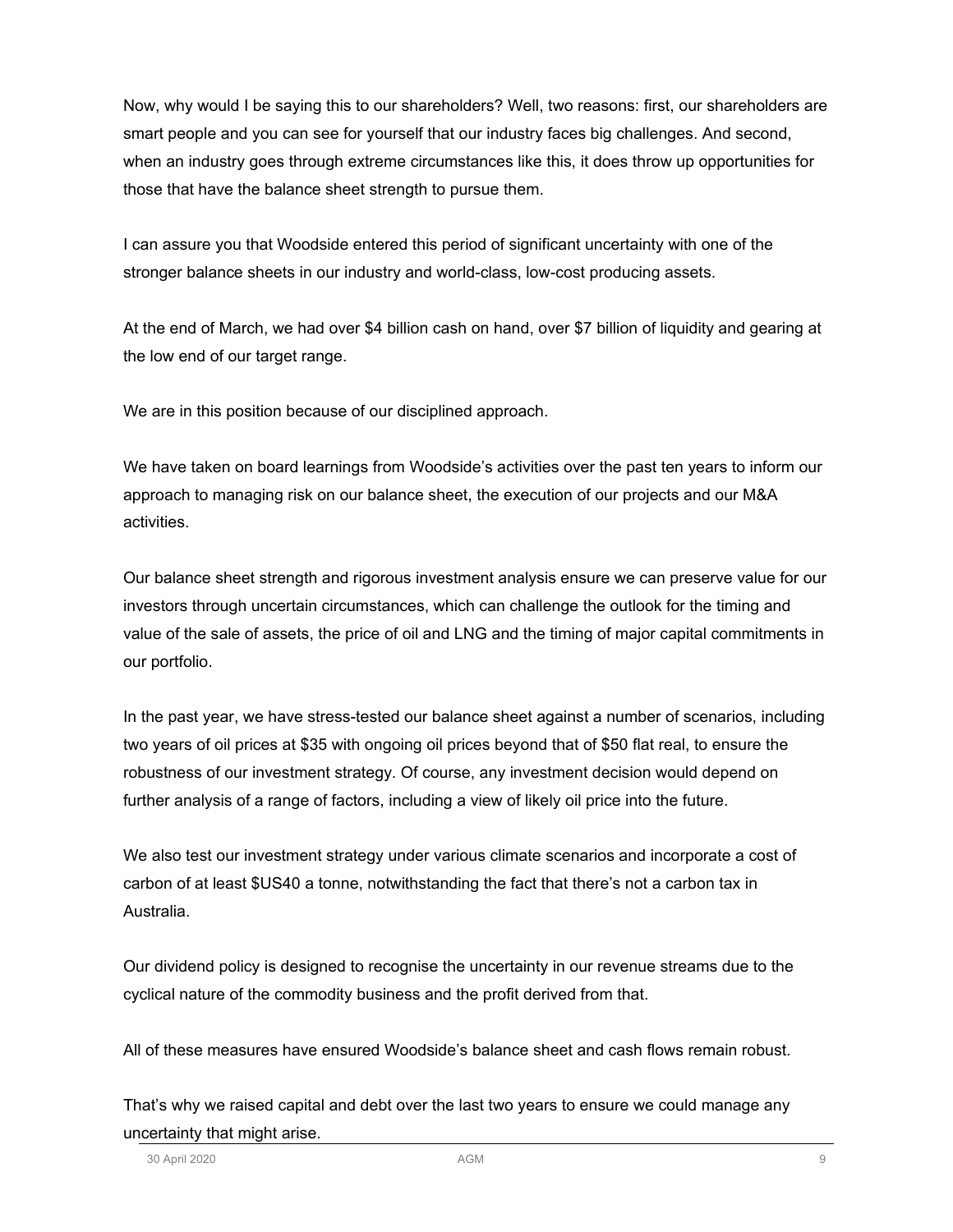We ran scenarios to test our balance sheet that would have been considered extreme at the time, but now, with the benefit of hindsight, look prudent.

Our disciplined approach to cash flow and debt management allowed us to respond quickly and decisively to preserve cash flow through these challenging months and ensure we can successfully execute our growth strategy when the time is right.

We have also made the necessary changes to rostering arrangements at our facilities to ensure their operation is not disrupted by the spread of COVID-19. Our reliable and low-cost operations continue to maximise revenue from our base business.

So, what is the latest on our growth strategy?

Well, we have made good progress on the Burrup Hub - and that is continuing even though we have deferred target final investment decisions for Scarborough, Pluto expansion and Browse.

At the start of April, we achieved an important regulatory milestone for Scarborough. The offshore regulator, NOPSEMA, accepted the Scarborough Offshore Project Proposal (OPP), after assessing the potential environmental impacts over the life of the project.

Our team is going to continue progressing the relevant approvals so we will be ready to move forward when the time is right. The fundamentals are still sound and demand will recover.

In the cyclical nature of our industry, a number of projects that were proposed globally and are reliant on project financing will likely not proceed and that, in turn, will support LNG prices. I am confident that our proposed projects are cost-competitive - and we are now working towards a final investment decision on Scarborough next year.

We are aiming to start construction this year of the pipeline component of the Pluto-Karratha Gas Plant Interconnector, which continues to be a crucial part of our vision for an integrated production hub.

Our near-term growth is continuing, with a final investment decision reached early this year on the North West Shelf's Greater Western Flank Phase 3 and significant progress on executing the Pyxis Hub and Julimar-Brunello Phase 2.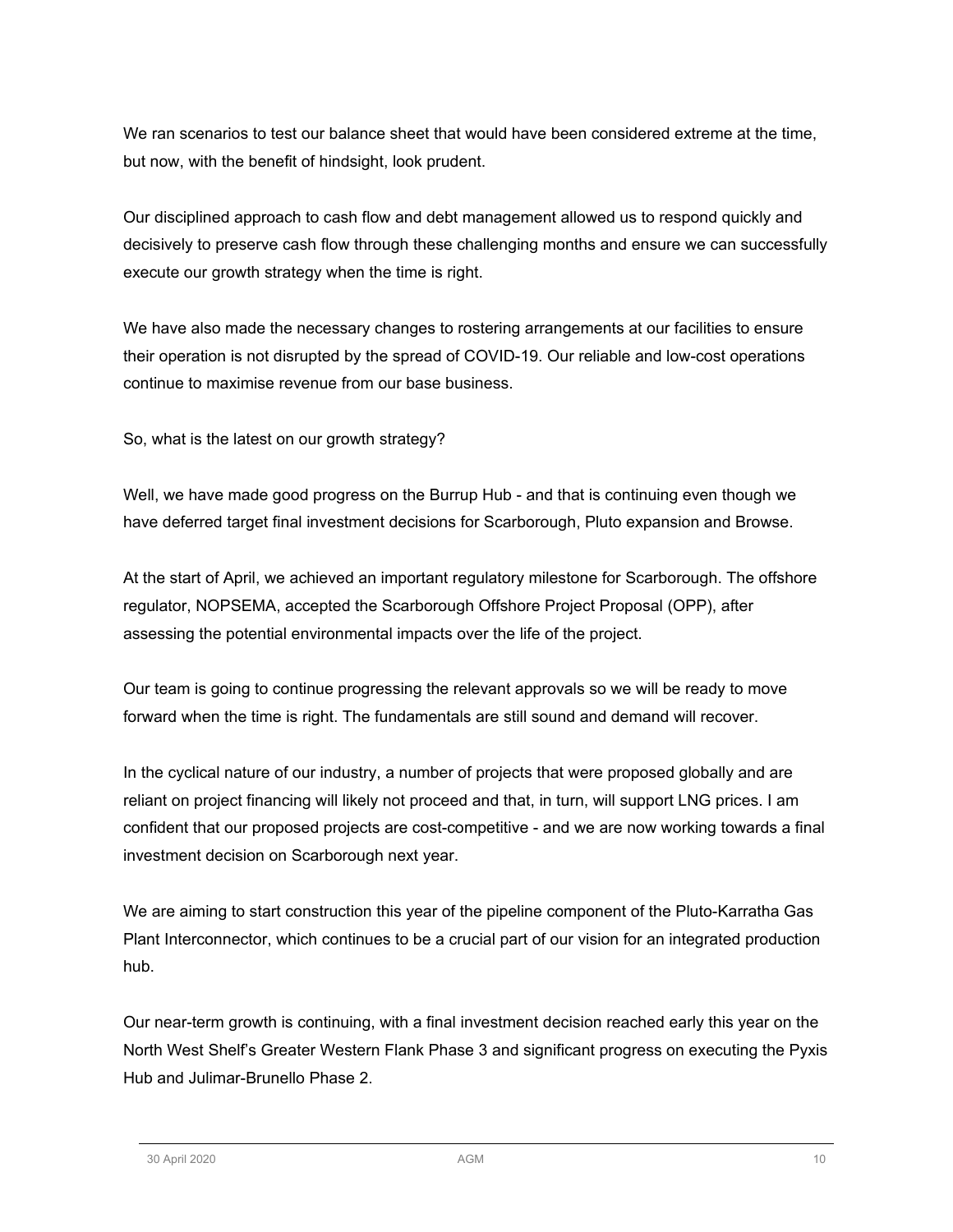Our international plans have also progressed. Work started early this year on the Sangomar Phase 1 development in Senegal. We are managing the emerging impacts of COVID-19 on the supply chain and project schedule.

We are working with contractors, the Government of Senegal and our joint venture partners to evaluate options to reduce total cost and near-term spend whilst protecting the overall value of the investment.

Richard has already referred to how we are responding to the global challenge of climate change. If the world is to have a chance of achieving the Paris Agreement goal, then natural gas will play a crucial role in driving the transition to cleaner energy.

Natural gas can provide energy that the world needs, with lower carbon than other major fossil fuel supply sources.

But we are not complacent about that – we are working hard on two fronts: first, to further improve the emissions profile of natural gas, both in our operations and across the value chain. And second, by developing new capacity in new energy, carbon management and technology.

We have set ourselves targets for improving our emissions performance – and we will report on our progress.

Our current energy efficiency target spans the years 2016 to 2020 and we have committed to setting a target for the 5 years beyond that.

In the past year, we announced a target for offsetting our equity reservoir emissions across our entire portfolio from 2021. These emissions occur naturally in gas reservoirs and need to be removed from the gas prior to liquefaction.

Our carbon management team has been hard at work to deliver this. Here in Western Australia we have acquired properties to undertake native tree-planting projects to generate quality carbon offsets and we are aiming to commence planting within weeks.

As a signatory of the Methane Guiding Principles, we are working to reduce methane leakage, including by improving leak detection and repair at our facilities and raising awareness of the importance of managing methane across the natural gas value chain.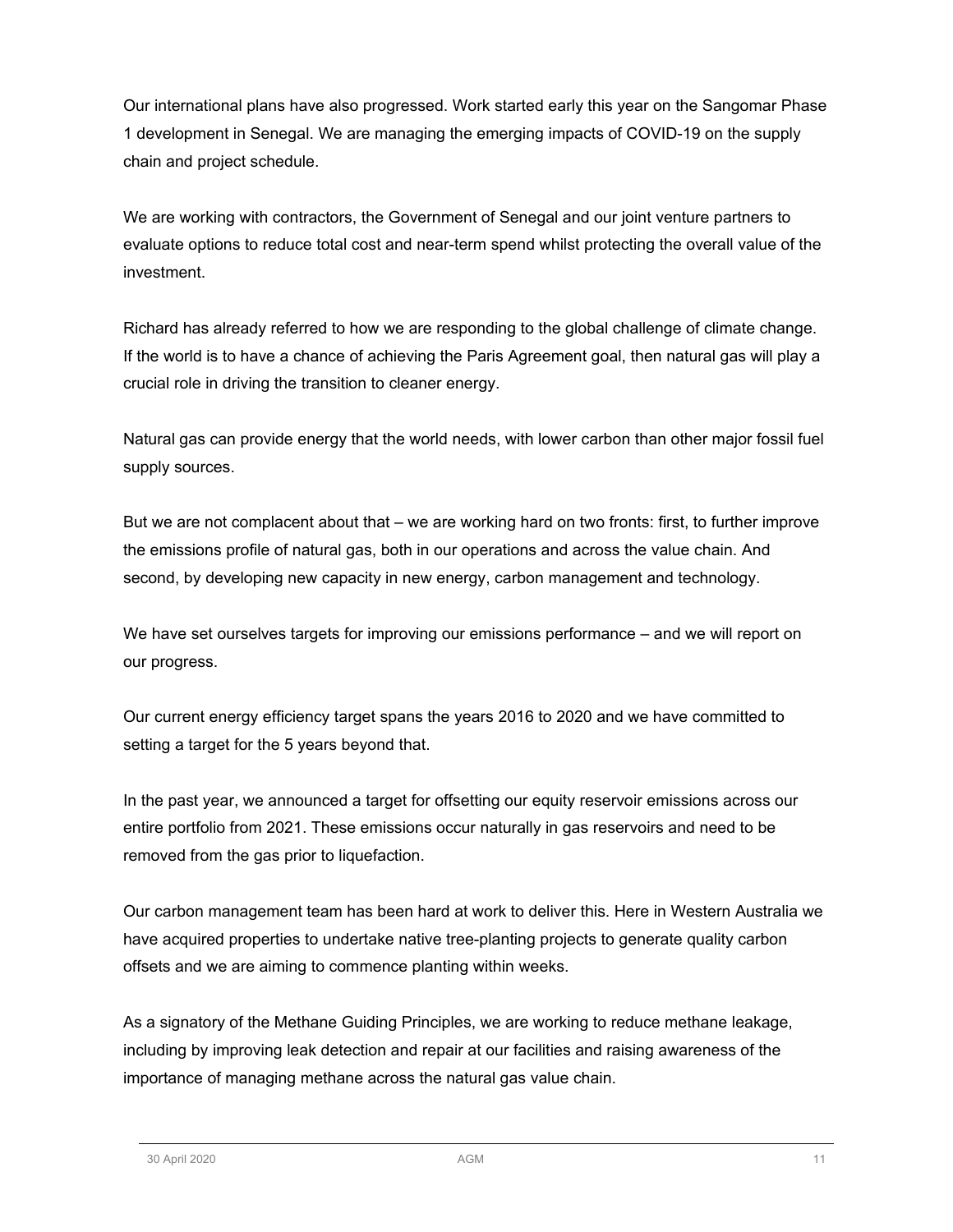In the past year, we have been progressing opportunities for hydrogen as a large-scale energy source and the networks that can enable this, including through agreements with partners in our key export markets of South Korea and Japan.

Last year we invested in a consortium in Korea that is building 100 hydrogen refuelling stations, giving us access to information on that market.

And earlier this month we announced an agreement with Japanese companies JERA Inc, Marubeni Corporation and IHI Corporation to examine the large-scale export of hydrogen as ammonia for use decarbonising coal-fired power generation in Japan.

We acknowledge investor and community interest in the challenge of climate change and we'll continue this conversation as our business plays its role in supplying reliable energy while supporting progress towards a lower carbon world.

The world has gone through some rude shocks in recent months and our industry has copped it on two fronts. The headwinds we face in the year ahead are significant, but Woodside is in a better position to weather them than most of our competitors.

This pandemic has been a reminder that we provide an essential service, supplying an energy source that keeps the lights on and homes heated as we come into winter.

I would like to thank all of you who are tuning in from your lounge rooms or home offices and urge you to continue to heed the advice of the health experts throughout this pandemic.

I also thank our employees for the flexibility they have shown in this period. I acknowledge these have also been challenging times for our suppliers and contractors and appreciate their willingness to work together to get through them.

Almost 80 suppliers can benefit from our expedited payment terms for small, local and indigenous businesses. We have expedited payment of some A\$8.6 million so far as we target 14-day payment terms for small businesses. We know how crucial cash flow is to small business at this time.

In particular, I would like to acknowledge the importance of the grassroots work done by community groups at a time like this, dealing with immense social challenges, including domestic violence and homelessness. We remain committed to working with our community partners through these very difficult times. It's the right thing to do.